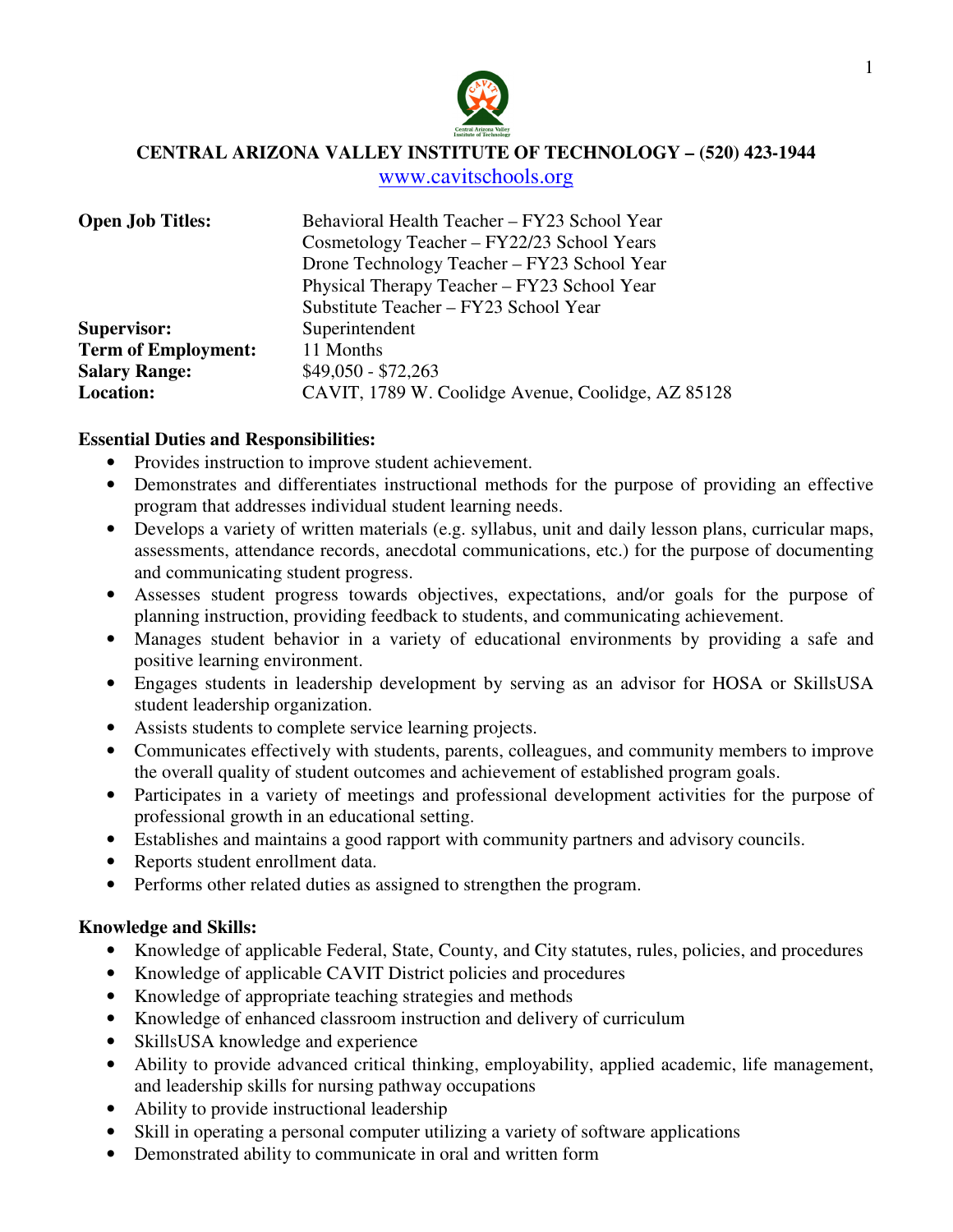• Skill in establishing and maintaining effective working relations with co-workers, vendors, students, parents, the general public and others having business with CAVIT

## **Requirements:**

- Preferred: Classroom teaching experience in related field or experience as it relates to industry standards and program
- Required: Must be able to acquire Arizona Department of Education Provisional Teacher Certificate and work towards a Standard CTE Teaching Certificate
- Must be able to obtain and maintain an Arizona driver's license
- Must hold a valid fingerprint clearance card issued by DPS
- May be required to lift and carry heavy, bulky supplies and materials weighing up to 50 pounds
- May be required to work outside normal working hours
- May be required to travel to perform work functions

# **Closing Date**: Open until filled

## **Application Procedure:**

Submit the following to: **mglover@cavitschools.org**  Include:

- Letter of interest
- Current resume
- Three professional reference letters that includes individual's name, job title, organization/agency name, address, and phone number
- Copy of ADE CTE Teacher certificate if applicable
- Copies of industry certifications/licensures.